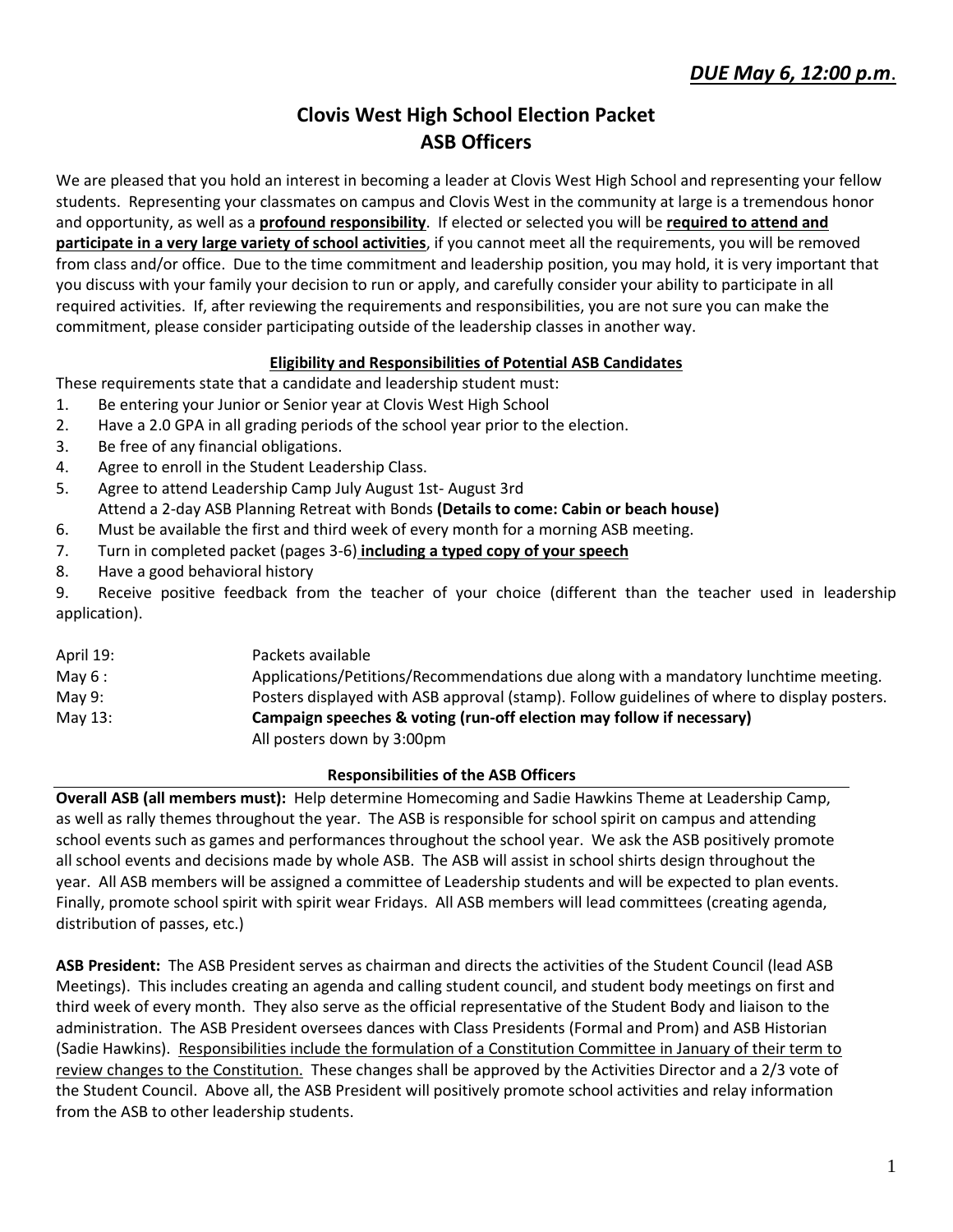**ASB Vice President:** The ASB Vice President shall assume the duties of the President whenever the President is unable to perform those duties. Their major charge shall oversee Community Service activities and Campus Beautification*.* The ASB Vice President shall handle ASB correspondence, i.e., thank you notes, invitations, and one story per month for the CUSD Today Newspaper.

**ASB Secretary/Treasurer:** The ASB Secretary/Treasurer will keep complete minutes of all student council and student body meetings and make them known to students. Minutes will be kept on file, and be easily accessible to all students, all documents pertaining to the ASB government. The responsibility of all matters concerning ASB funds, including fund raising activities & field trip requests, and meetings with finance secretary once a week to sign required forms falls within this office.

**ASB Commissioner of Spirit/Athletics/Rallies:** The ASB Commissioner of Spirit and Athletics will serve as Student Council Representative of the Spirit and Rally committees. This includes being responsible for coordinating all school rallies with Class Rally Commissioners. Additional spirit events such as lunch rallies, night rallies and running rallies fall within the responsibilities of the Commissioner of Spirit and Athletics. They will also work with the Sound and Events Coordinator for athletics and spirit functions. ASB spirit is responsible for creation and implementation of halftime activities at games, promotion of all athletic programs concerning the student body, and gathering information concerning athletics for the daily bulletin.

**ASB Commissioner of Clubs and Performing Arts: The Commissioner of Clubs and Performing Arts serves as chairman of the Inter-Organizational Council and shall meet monthly with the presidents of all on-campus organizations to discuss their affairs and problems.** They serve as the liaison between organizations (clubs), administration, and Student Council. The responsibility includes organization of club rosters, officers, and meeting dates of clubs. The commissioners shall be chief advisor for all food booths. Recognition and communication with performing arts groups, including the Performance Assembly, falls within their responsibilities.

**ASB Commissioner of Communications:** The ASB Commissioner of Communications shall be responsible for gathering and presenting information to the school through the morning announcements, weekly reminders, and school marquee. Generally, they shall be responsible for school event public relations.

**ASB Historian:** The Historian shall maintain the official ASB Scrapbook during the school year which will be presented to the President no later than the last week of the school year. The historian is also responsible for coordinating the ASB Sadie Hawkins dance, along with the ASB Valentines dance. The historian shall assist ASB Communications with campus wide communication.

**ASB Sound and Events Coordinator:** The ASB Sound and Events Coordinator shall be responsible for sound selection and production at all school functions, including athletics. **They shall also train and instruct a sound crew to work on various events.** *The Sound and Events Coordinator will be selected by the ASB President and the Activities Director and approved by the Student Council.*

**ASB Commissioner of Mental Health and Wellness:** The ASB Commissioner of Mental Health and Wellness shall be responsible for promoting a positive attitude toward mental health and wellness on campus, while facilitating activities and events for students to exercise their mind, body, and spirit. This will be done through creating lunchtime activities, maintaining and updating informational bulletin boards, creating announcements (bulletin and video) on mental health, coming up with ways to connect students to resources, and working to influence our school's overall attitude toward mental health. Commissioner will need to coordinate with site mental health provider as well as peer counseling to create safe environments on campus.

**ASB Commissioner of Diversity and Inclusivity:** The ASB Commissioner of Diversity and Inclusivity shall be responsible for promoting inclusivity, acceptance, and diversity on campus. This commissioner works closely with the student responsibility center, peer counseling, and Soar Department. Students act as a committee member on diversity conferences and multi-cultural celebration assembly.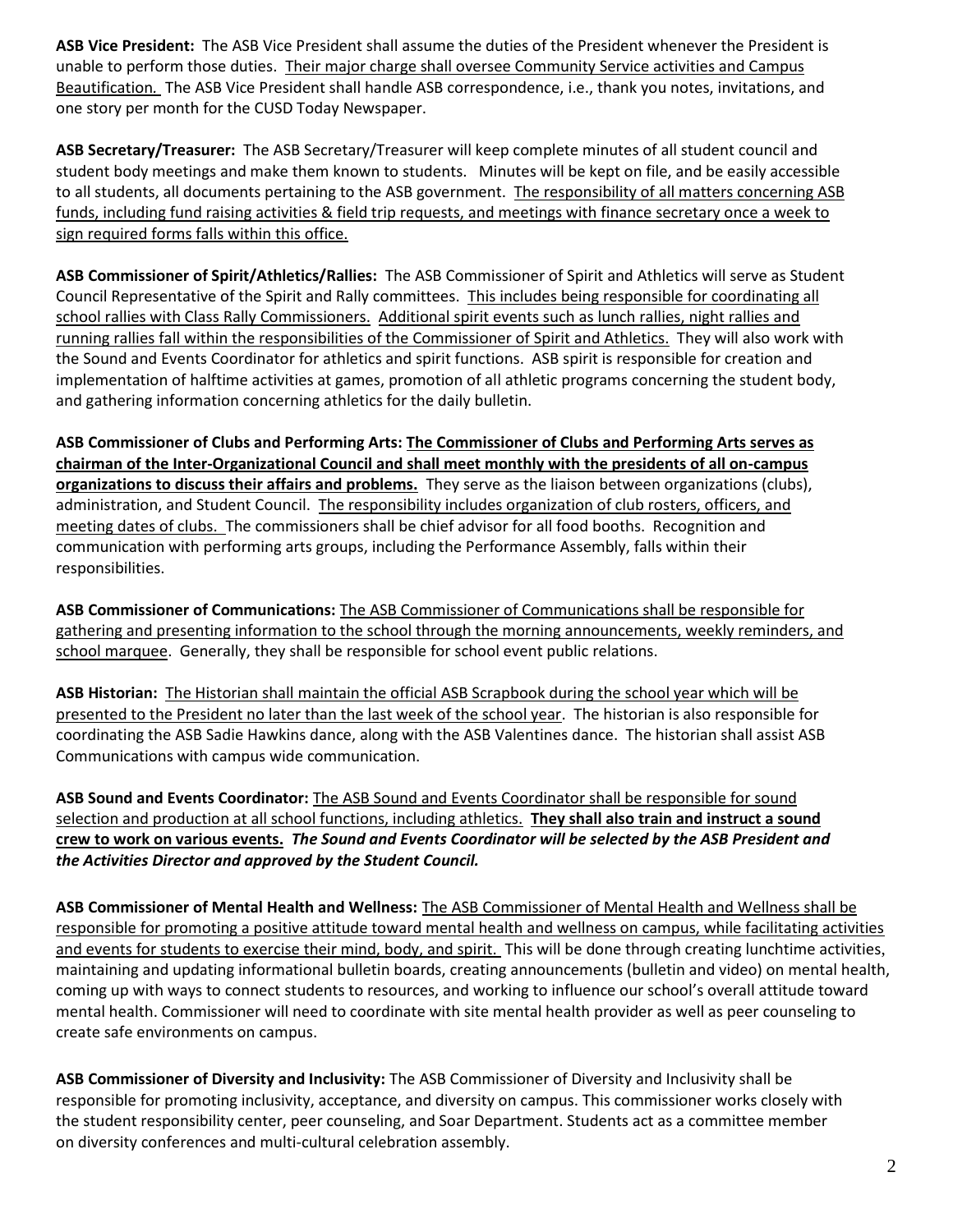# **Clovis West High School Student Body Petition**

**Name: Name: Name: name: name: name: name: name: name: name: name: name: name: name: name: name: name: name: name: name: name: name: n** 

I. **I hereby petition the Student Body of Clovis West High School to:**

**ASB Office** President Vice President Secretary Treasurer Spirit/Athletics/Rallies Clubs and Performing Arts Communications Historian Sound Coordinator Mental Health and Wellness ASB Commissioner of Diversity and Inclusivity

**You may only run for 1 office. Circle the position you will be running for.** 

**II. Elementary school attended: \_\_\_\_\_\_\_\_\_\_\_\_\_\_\_\_\_\_\_\_\_\_\_\_\_\_\_\_\_\_\_\_\_\_\_\_\_\_\_\_\_\_\_\_\_**

III. **Academic Eligibility: GPA last semester: \_\_\_\_\_\_\_\_\_\_**

 **Registrar's Signature**

 **IV. Number of Referrals \_\_\_\_\_\_\_\_\_\_\_**

 **\_\_\_\_\_\_\_\_\_\_\_\_\_\_\_\_\_\_\_\_\_\_\_\_\_\_\_\_\_\_\_\_\_\_\_ SRC Representative Signature**

 **\_\_\_\_\_\_\_\_\_\_\_\_\_\_\_\_\_\_\_\_\_\_\_\_\_\_\_\_\_\_\_\_\_\_\_**

**By signing below, I am stating, I have read and understand the conditions above and I agree to enroll in the Student Leadership class and be a constant leader and follow the Code of Ethics and dress code. I understand if I am in leadership and get a Code of Ethics, I may be removed from the program and could earn a Withdrawal/ Fail (W/F) on my transcript.** 

\_\_\_\_\_\_\_\_\_\_\_\_\_\_\_\_\_\_\_\_\_\_\_\_\_\_\_\_\_\_\_\_\_\_\_ \_\_\_\_\_\_\_\_\_\_\_\_\_\_\_\_\_\_\_\_\_\_

\_\_\_\_\_\_\_\_\_\_\_\_\_\_\_\_\_\_\_\_\_\_\_\_\_\_\_\_\_\_\_\_\_\_\_ \_\_\_\_\_\_\_\_\_\_\_\_\_\_\_\_\_\_\_\_\_\_

**Signature of Candidate Date** Date

**Signature of Parent Date**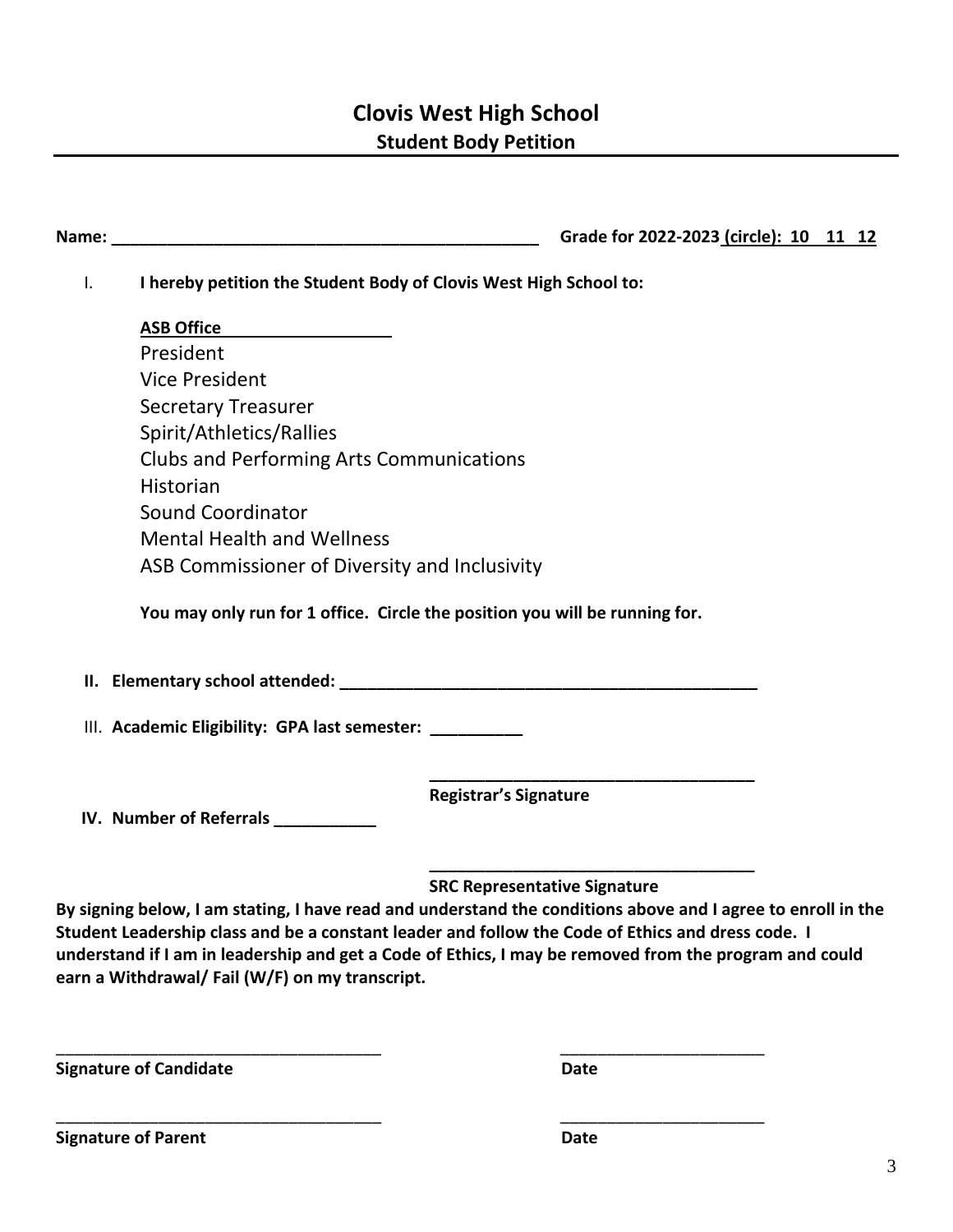#### **Candidate and Parent Acknowledgement of Election Rules and Officer Responsibilities**

I, \_\_\_\_\_\_\_\_\_\_\_\_\_\_\_\_\_\_\_\_\_\_\_\_\_\_\_\_\_\_\_\_\_\_\_\_\_\_\_\_\_\_\_\_\_\_\_\_\_\_\_\_\_\_\_, understand that:

(Student Name – Please Print)

- 1. All campaign materials must be in a positive spirit and adhere to the designated CUSD guidelines. No negative campaigning will be permitted.
- 2. Each candidate running for ASB, or Class office **MUST display 3 posters**. These may be no larger than 3 feet by 4 feet. We suggest you use poster board.
- 3. **Posters may not be made with school supplies.** Paint and paper must be supplied by the candidate. No machine processed signs will be allowed.
- 4. **All posters MUST BE APPROVED BY THE ACTIVITIES OFFICE by May 6.**
- 5. Posters must be hung on the designated areas given. Posters may not be hung on any painted surface, glass surface or on the Administration building. Signs may be posted on bulletin boards and on brick or concrete surfaces, only, no higher than 7 feet off the ground. No posters are permitted on the Clock Tower Memorial.
- 6. Stick-on badges will not be allowed. Pin-on badges are acceptable but may not be professionally done. However, students may use machine process to create them, (i.e. photocopy, computer generated, ditto machine, rubber stamp, etc.).
- 7. Use only wide masking tape to hang posters. Tape must be supplied by the candidate.
- 8. Handbills are not allowed.
- 9. Candidates may not spend more than \$50.00 on the Election.
- 10. No consumable hand-out material.
- 11. Each candidate must plan a well-organized and significant speech no more than 2 minutes in length but at least 1 minute, to be given to the student body. This should take the following form:
	- The speech must be given by the candidate.
	- The candidate should address where Student Government lies as a personal priority next year. Address the specifics of the office you are pursuing and how you will address it.
	- Speech must be positive in nature, not attack any other candidates or current officers. It must relate to the position you are running for and represent the school in a positive way.
	- Speech must be typed and will be approved by Administration and is due when you submit your application.
	- Any other idea must be approved by the Administration team.
	- You must read exact speech you turned in, or you will be disqualified.
- 12. No costumes can be worn, dress code will be enforced, it is suggested that all candidates dress in business casual attire.
- 13. Students may create three (3) of their own additional graphics for social media that must be approved prior to campaigning online.
- 14. Images should be dropped in the [folder provided on the electronic application](https://drive.google.com/drive/folders/1_O3p7iLJ-7wdfkG5Z1_VByEoZrEmtu2g?usp=sharing) prior to May 13.

### **POSSIBLE PENALTIES FOR INFRACTION OF RULES**

Depending on the type of infractions:

- 1. Removal of all poster and campaign materials.
- 2. Removal of name from ballot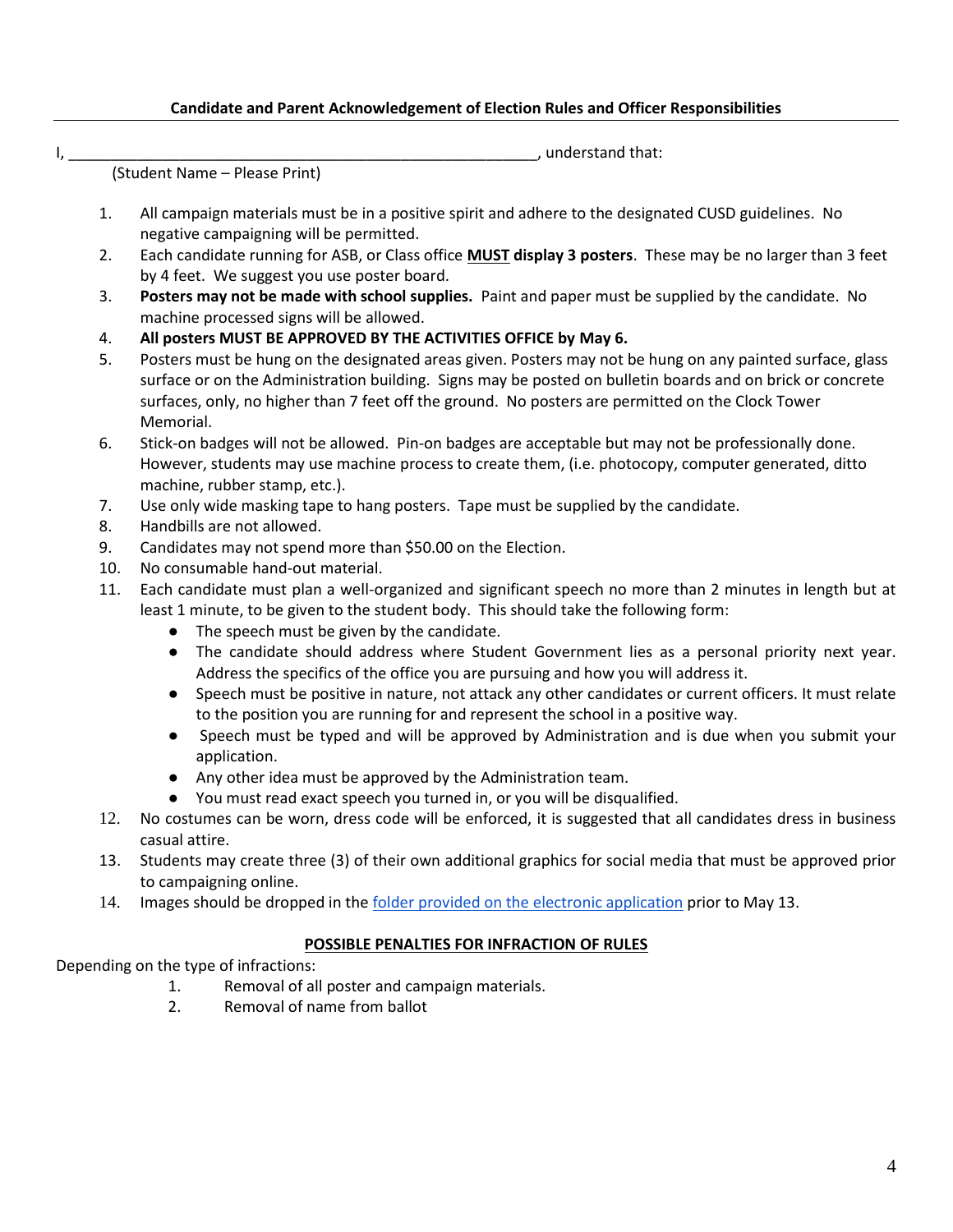#### **OVERVIEW**

The following Code of Ethics applies to all students who represent Clovis West in any co-curricular program. The student will be asked to make this commitment prior to the start of the season/activity and abide by its conditions for **one calendar year from the signing date. During the summer vacation this code is still in force.** The Code is a statement of responsibility and understanding for a student who freely chooses to represent the school. No statement can express the excellence of performance for which we hope all students will strive. There is no substitute for school pride and good judgment.

#### **STUDENT/PARENT COMMITMENT**

We, the student and parent or guardian of the student, understand that the student will abide by the C.U.S.D. Code of Ethics. We also understand that when the student signs the Code of Ethics, he/she is to follow the stated rules twenty-four hours a day, seven days a week, during the one calendar year following the signing. The student is also subject in the school rules while at school or at a school related activity.

#### **APPEARANCE**

The co-curricular program holds a very prominent place on a campus and in the community. Appearance, expressions and actions always influence people and their opinion of our students, the program, and the school. Each participating student of C.U.S.D. has the responsibility to uphold the C.U.S.D. dress code when at school and representing C.U.S.D. at a co-curricular event. An individual coach/advisor may set a stricter dress code policy but may not be more lenient than the district dress code as state in Board Policy 2150. If the coach/advisor chooses to set a stricter policy, he/she will furnish that policy in writing to students/parents, with proper approval of the school site athletic/activities director.

#### **ATTENDANCE**

We understand regular attendance is expected of all our students and habitual absenteeism will result in disciplinary action. A participating student must be in attendance the day of the performance (half of the day unless h/she has a doctor's appointment or is excused by the school principal) or in school the day prior to performance on a non-school day, to be eligible for participation. Students are also expected to attend all classes the day following a school contest.

#### **ACADEMIC ELIGIBILITY**

We understand the academic eligibility requirements set forth by C.U.S.D.

- Passing a minimum of four subjects
- Grade Point Average Requirements A student must earn at least a 2.0 grade point average in all enrolled classes for the prior grading period in order to participate in the current grading period. (Grade 7 – 12). A student who fails to achieve a 2.0 grade point average will be placed on probation for the current grading period provided the student complies with and attends the school's tutorial assistance program (Co-curricular Study Table. A three-hour per week academic lab). A student who does not achieve at least a 2.0 grade point average during the probationary period shall be excluded from participation in extracurricular activities during the subsequent grading period. The grading period in C.U.S.D. is six weeks.
- Progress Towards Graduation Requirements The following number of accumulated units towards high school graduation will be standard for minimum achievement:

| Sophomore, fall semester   | 55 units  |
|----------------------------|-----------|
| Sophomore, spring semester | 80 units  |
| Junior, fall semester      | 110 units |
| Junior, spring semester    | 135 units |
| Senior, fall semester      | 165 units |
| Senior, spring semester    | 195 units |

A student who does not accumulate the required number of units towards high school graduation will be placed on probation for the current semester. A student who does not achieve the necessary number of units by the end of the probationary semester shall not be allowed to participate in extracurricular and co-curricular activities the following semester.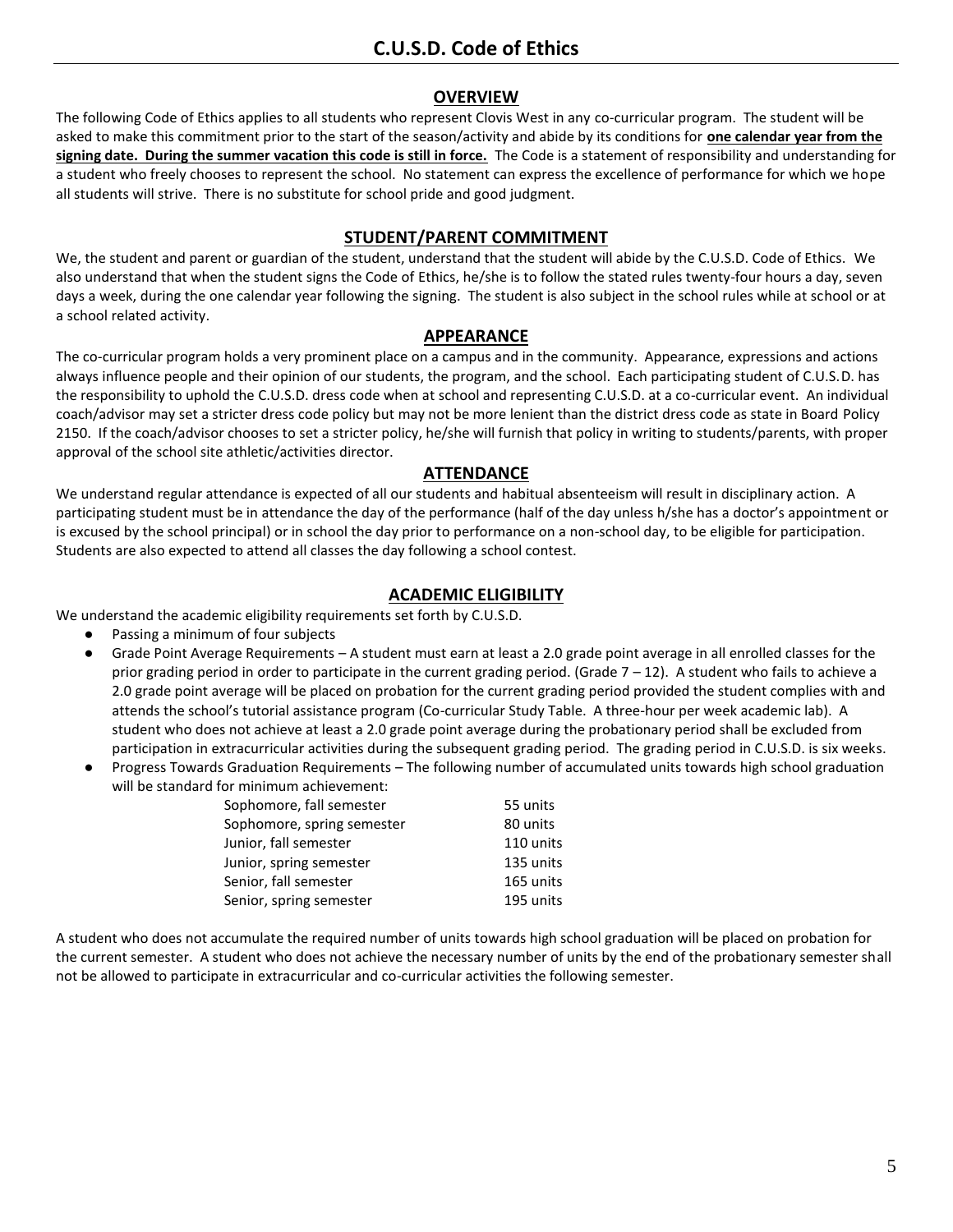### **CLEARANCE**

We agree to provide the correct information on the following forms as requested:

- Date of birth of student (sports)
- Provide the results of an annual physical examination
- Provide verification of insurance
- Provide a signed residence questionnaire (sports)
- Provide a signed informed consent for (sports)
- Provide a signed informed consent for football
- Provide a signed C.U.S.D. Code of Ethics
- Provide a signed C.I.F. Code of Ethics (sports)
- Provide a signed dress code, if coach uses a stricter dress code than C.U.S.D.

#### **BEHAVIOR**

The conduct of a C.U.S.D. student is closely observed by many people. The student, in representing themselves, their parents, school, and community, are expected to conduct themselves in an exemplary manner.

#### **VIOLATIONS WILL RESULT IN A CO-CURRICULAR BOARD HEARING AND APPROPRIATE DISCIPLINE WILL BE DETERMINED**

### **ATHLETIC/ACTIVITIES BOARD**

1. The board will be composed of a minimum of 3 people per case.

- a. Deputy Principal
- b. Athletic Director or Student Activities Director
- c. Counselor/Learning Director

The coach/advisor of the student may not be a board member for that case but may attend. The board will hear a case within three (3) school days of a request (unless extended by mutual consent or circumstances beyond our control) and inform the student of its decision as soon as possible. Any board meeting will be restricted to the board members, school officials, the student, and parents (any exception must be cleared through the Deputy Principal's office). **During the school year of the violation the athlete needs to be aware that if they are allowed to return to their team, their standing on the team could be affected, and he/she will not receive any end of season team awards/year honors.**

#### **CODE OF ETHICS**

**I have read and understood the Clovis Unified School District Code of Ethical Conduct (CUSD Policy #2505). We agree to abide by the policies and related consequences while participating in interscholastic and co-curricular athletics/activities. I understand complete copies of Policy #2505 are available in the CW Athletic Office and in the CW Parent/Student Handbook.**

|  | Date: the contract of the contract of the contract of the contract of the contract of the contract of the contract of the contract of the contract of the contract of the contract of the contract of the contract of the cont |  |  |
|--|--------------------------------------------------------------------------------------------------------------------------------------------------------------------------------------------------------------------------------|--|--|
|  |                                                                                                                                                                                                                                |  |  |

Student Signature: **Example 2018** 

Date: \_\_\_\_\_\_\_\_\_\_\_\_\_\_\_\_\_\_\_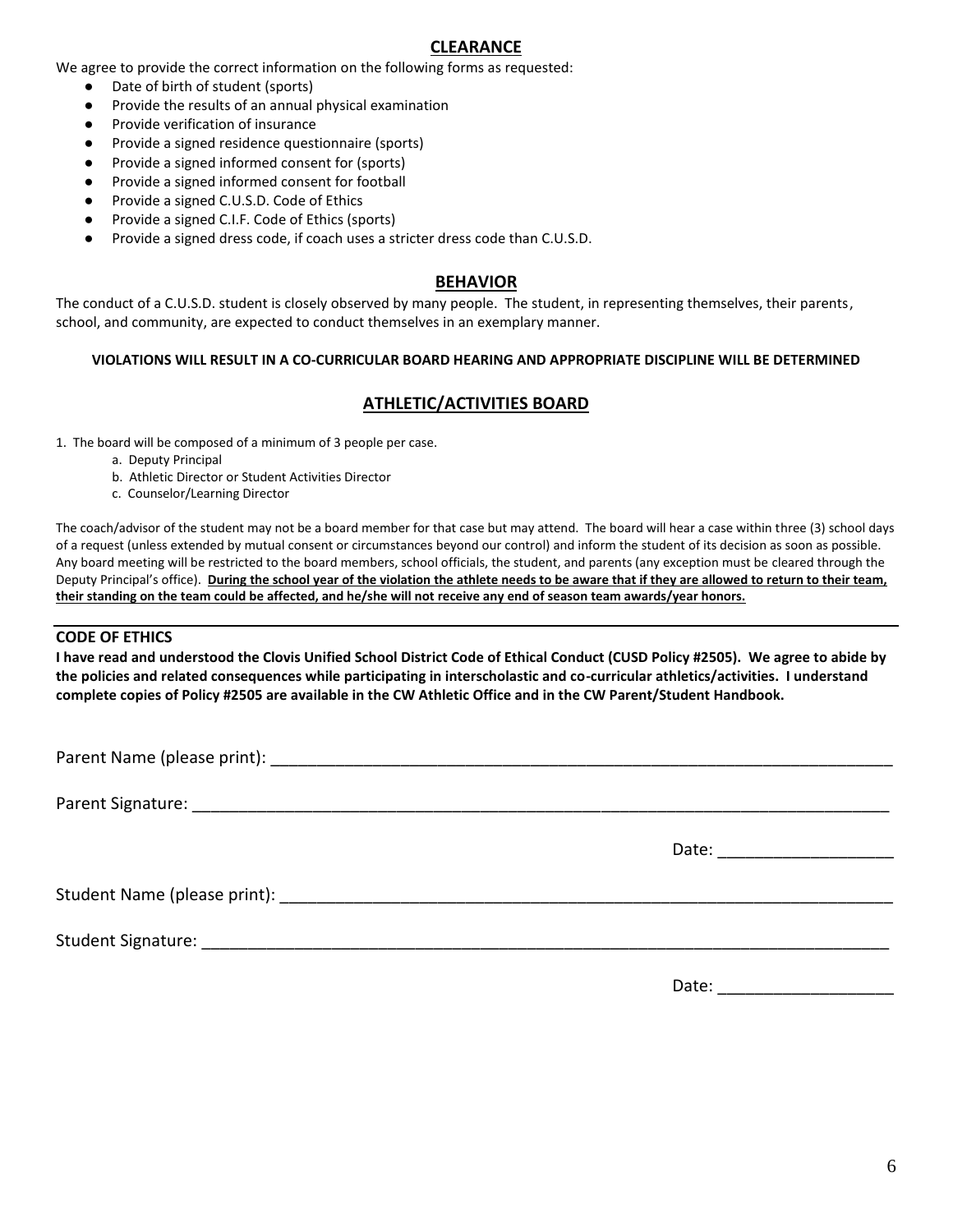## **CLOVIS WEST HIGH SCHOOL**

## **TEACHER RECOMMENDATION FORM – ASB Officers**

| This form is confidential and may be returned to the student sealed or returned to the Activities Office. The       |
|---------------------------------------------------------------------------------------------------------------------|
| candidate must have current English teacher fill one out. Thank you in advance for your help.                       |
|                                                                                                                     |
|                                                                                                                     |
|                                                                                                                     |
| The above student is interested in applying and running for student government. It would be greatly                 |
| appreciated if you would take this time to fill out the following questions regarding this student as it relates to |
| their work ethic, initiative dedication, cooperation, enthusiasm, school spirit, attitude, leadership, peer         |
| relations, etc.                                                                                                     |
| Strengths:                                                                                                          |
|                                                                                                                     |
|                                                                                                                     |
| Areas of Improvement:                                                                                               |
|                                                                                                                     |
|                                                                                                                     |
|                                                                                                                     |
| <b>Teacher Comments:</b>                                                                                            |
|                                                                                                                     |
|                                                                                                                     |
| Please mark one:                                                                                                    |
| <b>Highly Recommend</b>                                                                                             |
| Recommend                                                                                                           |
| Do not recommend                                                                                                    |
| Teacher Signature                                                                                                   |
|                                                                                                                     |

**Please return this recommendation form to Activities by, May 6th 2022**